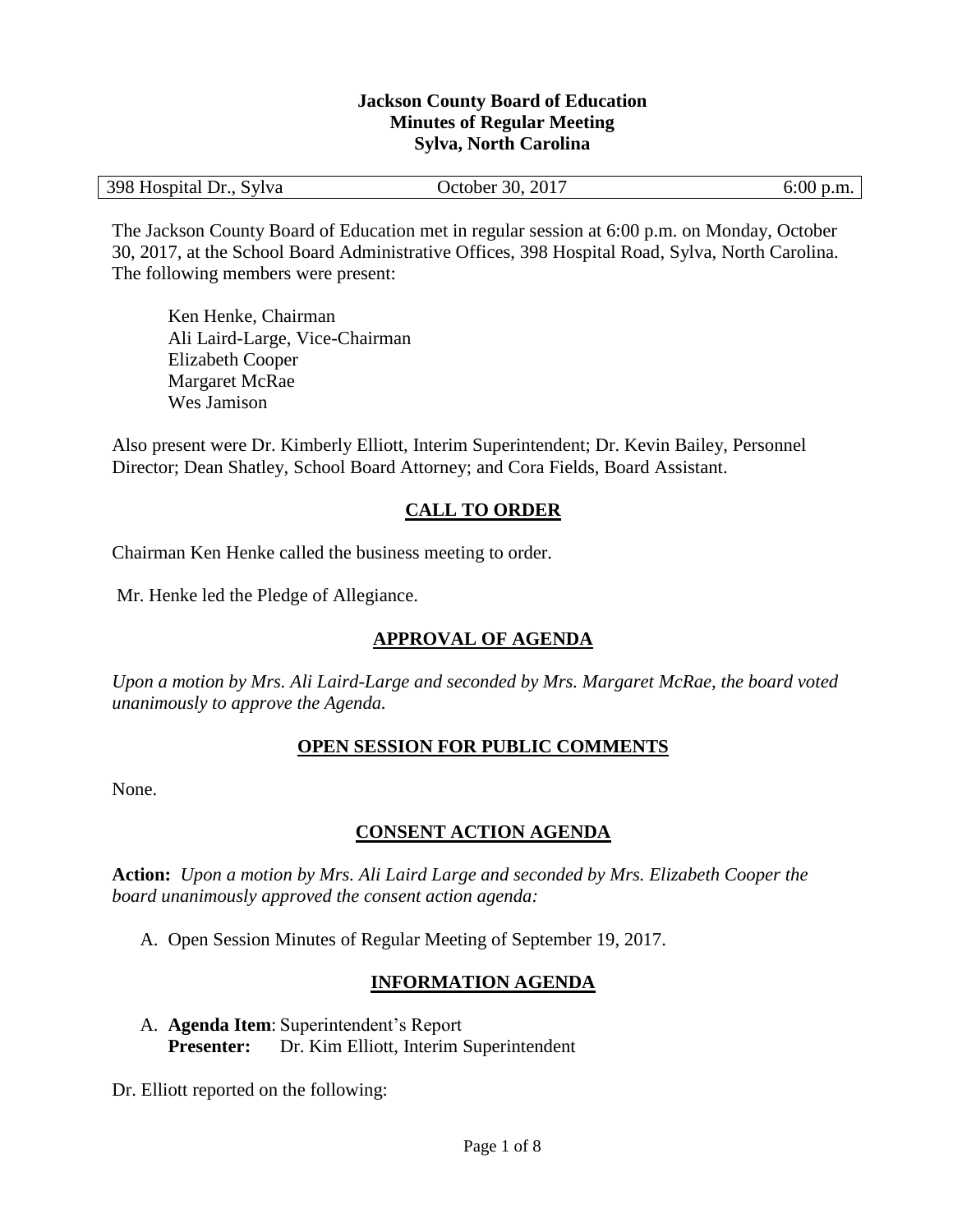- 1. Dr. Elliott attended the fourth annual Collaborative Regional Educational Workshop (CREW) Professional Development Training Day scheduled October  $5<sup>th</sup>$  at Cherokee Central Schools. CREW involved teachers and administrators from Jackson, Macon, Swain and Haywood counties for an outstanding day of professional development.
- 2. Congratulations to teachers Paula Fox, Sarah Hall and Pam Martin for receiving SUTEP grants.
- 3. Seven of our nine schools met or exceeded growth, with Jackson County Early College maintaining a high Performance Grade with a consistent "A" rating.
- 4. Smoky Mountain High School is in the top 10% growth scores of traditional public high schools in the state. The ACT success is a direct outcome of teachers and administrators helping students achieve success.
- 5. The School of Alternatives received a progressing designation.
- 6. Scotts Creek, Fairview, and Cullowhee Valley Elementary schools experienced significant increases and minor decreases at various grade levels in reading and math with each maintaining their letter grades. All nine schools are engaged in a Continuous Improvement Model and review data to adjust teaching and learning daily.
- 7. Smokey Mountain Elementary School met its growth status and will continue to review its School Improvement Plan to assess student needs for improved student achievement outcomes. The implementation of multi-tiered systems of support (MTSS) and curriculum alignment have been integral to student growth scores rising.
- 8. Blue Ridge School increased their school performance grade by 12 points.
- 9. Dr. Elliott commended the Principals, Teachers, and Administrators for their hard work and dedication and thanked the board for their support.
- B. **Agenda Item**: Class Size Waiver Affidavit **Presenter:** Dr. Kim Elliott, Interim Superintendent

Dr. Elliott presented information about a class size waiver affidavit that will be presented at the November Board of Education for action.

C. **Agenda Item**: Capital Projects Update Presenter: Darin Allison, Director

Mr. Allison provided the board with a graph showing completion of various capital projects throughout Jackson County Public Schools and a list of future capital projects.

D. **Agenda Item**: Declared Surplus **Presenter:** Gwen Edwards, Finance Director

Mrs. Edwards informed the board that the followi9ng items have been declared as surplus by the School Nutrition Department and will be sold on Govdeald.com:

- 1. Pass Through Cooler
- 2. Warmer Unit
- E. **Agenda Item**: Pension Spiking **Presenter:** Gwen Edwards, Finance Director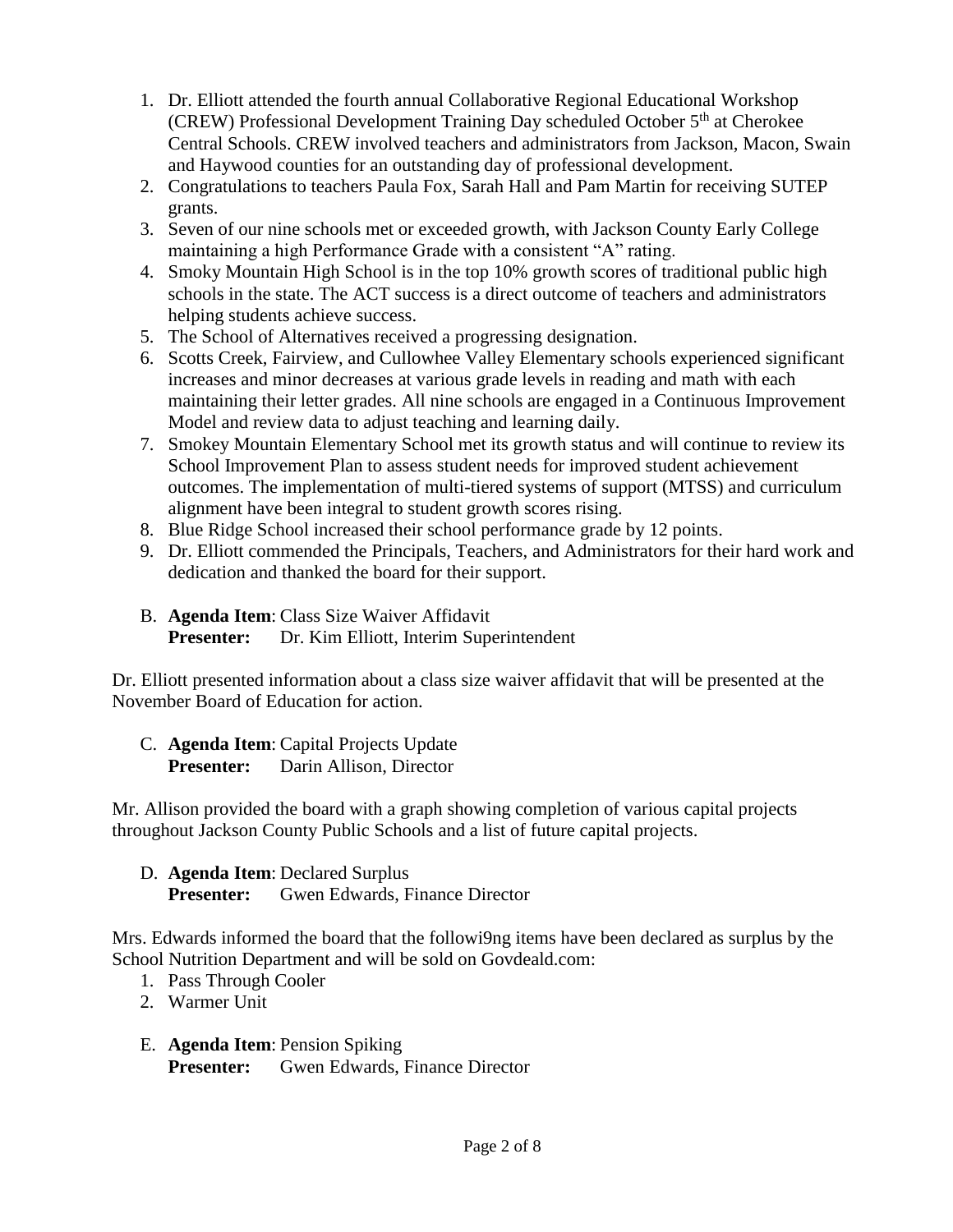Mrs. Edwards presented information to the board about Pension Spiking, in which a member's compensation significantly increases late in his or her career, thereby creating unusually high unforeseen liabilities to the Retirement System. JCPS has one member that falls within this category and will only affect the system should the member retire within the next 18 months.

F. **Agenda Item**: Unaudited Financial Summary **Presenter:** Gwen Edwards, Finance Officer

Mrs. Edwards presented the Unaudited Financial Summary as of October 27, 2017.

# **ACTION AGENDA**

A. **Agenda Item:**Budget Amendments **Presenter:** Gwen Edwards, Finance Officer

Mrs. Edwards asked for approval of budget amendments and transfers for the State Public School Fund, Federal Grants Fund, Other Specific Revenue Fund, Capital Outlay Fund, and other local transfers.

**Action**: *Upon a motion by Mrs. Ali Laird-Large and seconded by Mr. Wes Jamison the board voted unanimously to approve the state public school fund, federal grants fund, capital outlay fund, local current expense fund, and other local transfers and budget amendments.*

B. **Agenda Item:** School Improvement Plans and District Strategic Plan Approval Presenter: Adam Holt, Director of Testing and Accountability and Angie Dills, Director of Secondary Curriculum

Mrs. Dills and Mr. Holt presented the 2017-2018 District Strategic Plan and School Improvement Plans and asked for board approval.

**Action**: *Upon a motion by Mrs. Ali Laird-Large and seconded by Mrs. Margaret McRae the board voted unanimously to approve the District Strategic Plan and School Improvement Plans.*

C. **Agenda Item:**Waiver Form B: Enhancement Curricular Area Class Size Waiver Request **Presenter:** Adam Holt, Director of Testing and Accountability

Mr. Holt presented information about the Waiver Form B: Enhancement Curricular Area Class Size Waiver and asked for approval. The waiver will allow physical education, visual arts, and general music classes to exceed the maximum number of students in grades K-3, as recommended by NCSBI.

**Action**: *Upon a motion by Mrs. Ali Laird-Large and seconded by Mrs. Elizabeth Cooper, the board voted unanimously to approve the Waiver Form B: Enhancement Curricular Area Class Size Waiver for physical education, visual arts, and general music classes.*

D. **Agenda Item:**Interim Superintendent Recommendation for Principal per G.S. 115C-105.37, 115C-105-39, and 115C-83.15 approval **Presenter:** Dr. Kim Elliott, Interim Superintendent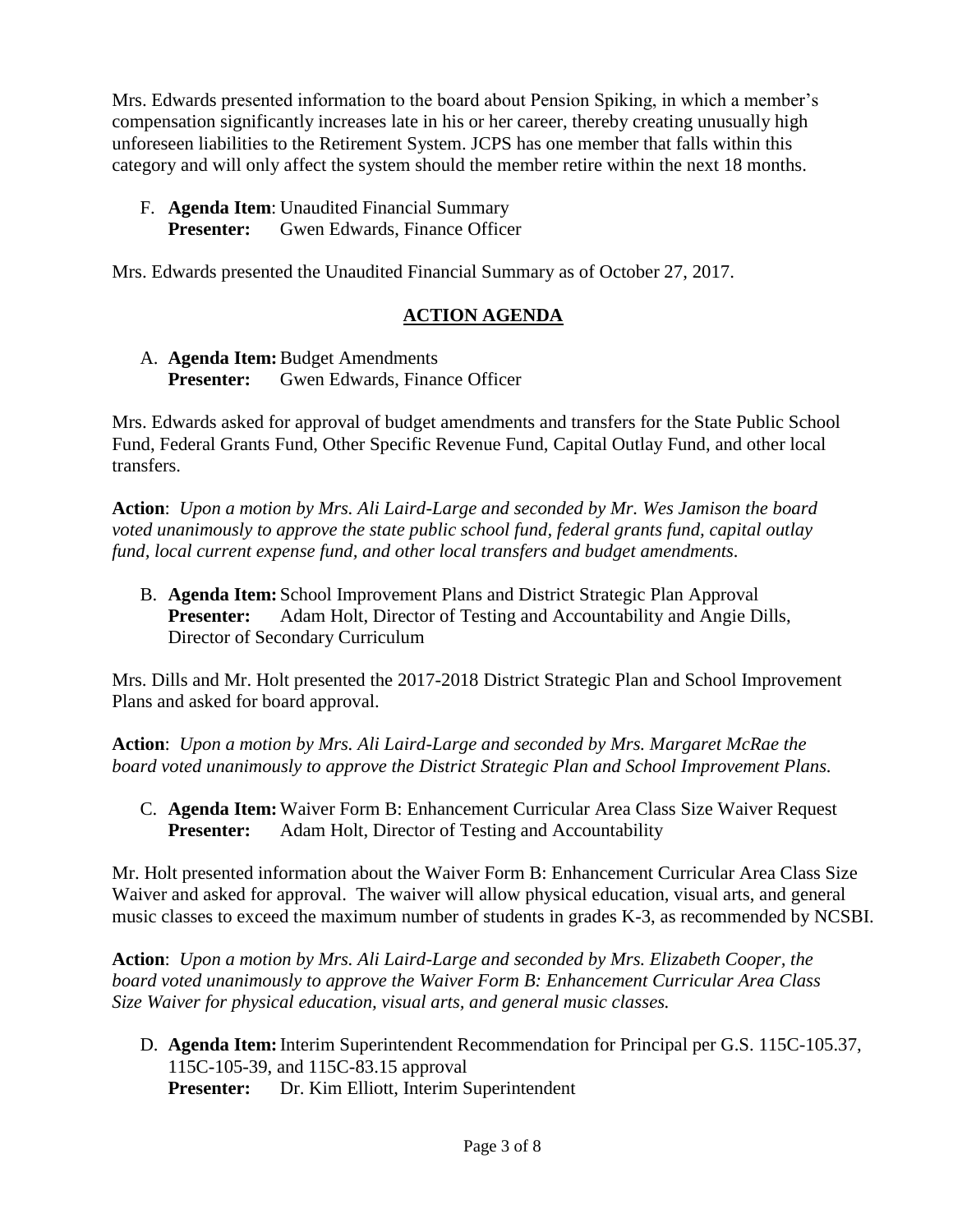Dr. Elliott presented her recommendation for the Principal per G.S. 115C-105.37, 115C-105.39, 115C-83.15 and asked for board approval.

**Action**: *Upon a motion by Mrs. Ali Laird-Large and seconded by Mr. Wes Jamison, the board voted unanimously to approve the Interim Superintendents recommendation for Principal per G.S. 115C-105.37, 115C-105-39, and 115C-83.15.*

E. **Agenda Item:**Weather Waiver Request for 2018-2019 **Presenter:** Dr. Kim Elliott, Interim Superintendent

Dr. Elliott presented the Weather Waiver Request for the 2018-2019 school year and asked for board approval.

**Action**: *Upon a motion by Mrs. Ali Laird-Large and seconded by Mrs. Margaret McRae, the board voted unanimously to approve the weather waiver for the 2018-2019 school year.*

F. **Agenda Item:** Policy Updates **Presenter:** Dr. Kim Elliott, Interim Superintendent

New Policies – First Reading:

1. Business Advisory Council (2670)

Policy Updates:

- 1. Parental Involvements (1310)
- 2. School Safety (1510/4200/7270)
- 3. Governing Principle Stewardship of Resources (1800)
- 4. Goals and Objectives of the Educational Program (3000)
- 5. Curriculum Development (3100)
- 6. Innovation in Curriculum and Instruction (3110)
- 7. Technology in the Educational Program (3220)
- 8. School Calendar and Time for Learning (3300)
- 9. Graduation Requirements (3460)
- 10. Citizenship and Character Education (3530)
- 11. Comprehensive Health Education Program (3540)
- 12. Assignment to Classes (4155)
- 13. Transportation Services/Vehicle Contracts (6340)
- 14. Contracts with the Board (6420)
- 15. Purchase of Services (6450)
- 16. Use of Equipment, Materials, and Supplies (6520)
- 17. Licensure (7130)
- 18. Drug Free and Alcohol Free Workplace (7240)
- 19. Evaluation of Licensed Employees (7810)

Dr. Elliott presented Board Policy 2670 for first reading and the proposed changes to above listed policies and asked for board approval.

**Action**: *Upon a motion by Mrs. Ali Laird-Large and seconded by Mrs. Elizabeth Cooper, the board voted unanimously to approve the policy updates as listed above.*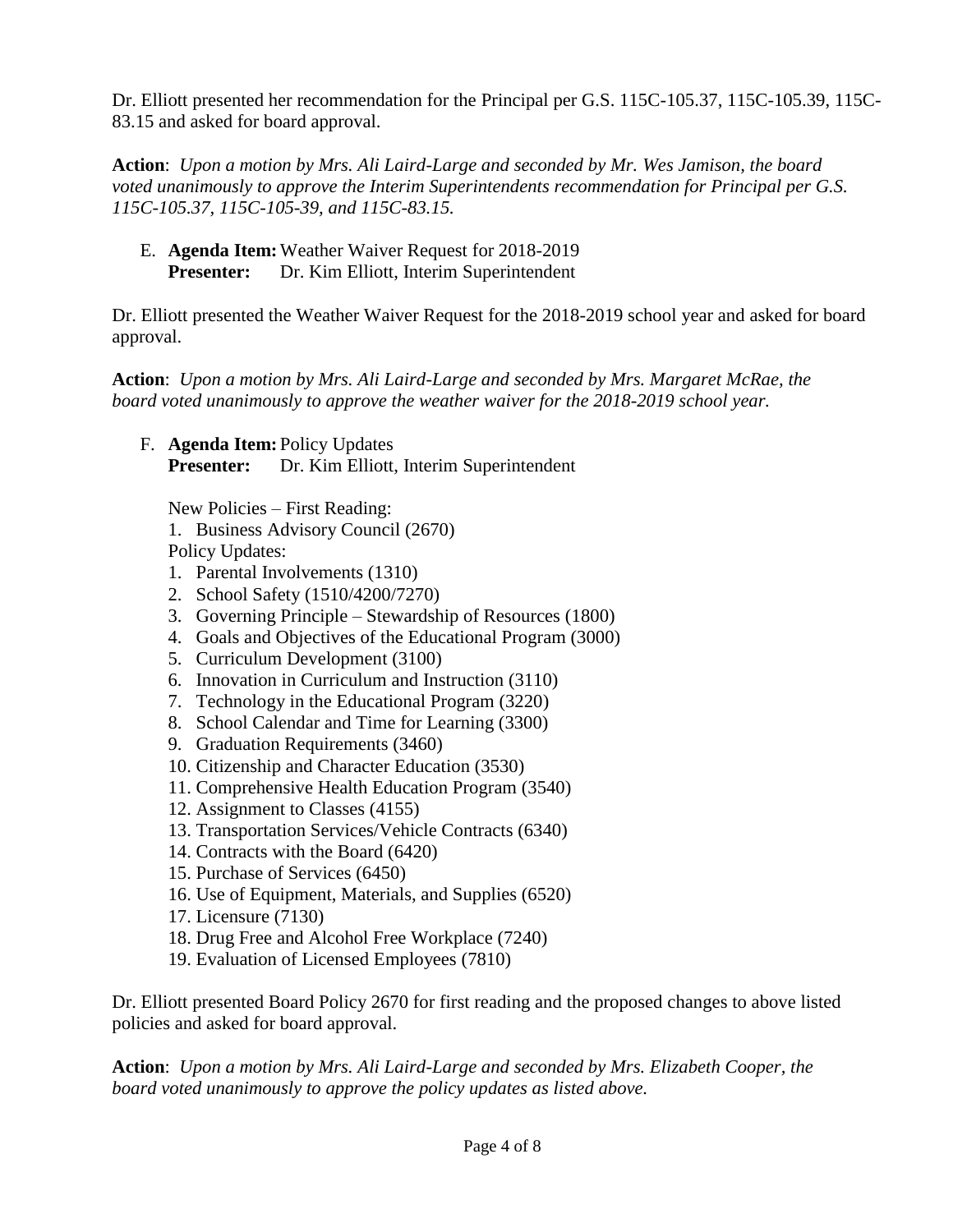G. **Agenda Item**: Field Trips

**Presenter:** Dr. Kim Elliott, Interim Superintendent

- 1. Clemson University Smoky Mountain High School FCA, Grades 7-12, Clemson, SC, Dec. 9, 2017, TT 4046
- 2. Lost Sea Adventure Fairview Elementary School, Grade 6, Sweetwater, TN, Nov. 9, 2017, TT 4087
- 3. Space Camp Smokey Mountain Elementary School, Grade 6, Huntsville, AL, May 2, 2018 to May 4, 2018, TT 4039
- 4. Dollywood Blue Ridge Early College, Grades 9-12, Pigeon Forge, TN, Dec. 1, 2017, TT 4128

Dr. Elliott reviewed the above listed field trip requests and asked for board approval.

**Action**: *Upon a motion by Mrs. Ali Laird-Large and seconded by Mr. Wes Jamison, the board voted unanimously to approve the above listed field trips.*

### **CLOSED SESSION**

*The board unanimously approved a motion by Mrs. Ali Laird-Large and seconded by Mrs. Margaret McRae to enter into closed session pursuant to G.S. 143.318.11 for the following purposes: under subsection; (a) (1) to prevent the disclosure of privileged or confidential personnel information pursuant to G.S. 115C-319-32 and (a) (3) to discuss matters protected by attorney-client privilege.* 

*Upon a motion by Mrs. Ali Laird-Large and seconded by Mrs. Margaret McRae, the board voted unanimously to return to open session.*

#### **OPEN SESSION**

**Action:** *Upon a motion by Mrs. Ali Laird-Large and seconded by Mr. Wes Jamison, the board voted unanimously to take action on a student matter in closed session.* 

**Action:** *Upon a motion by Mrs. Ali Laird Large and seconded by Mrs. Elizabeth Cooper, the board unanimously approved the consent action agenda:*

1. Closed Session Minutes of Meeting on September 19, 2017

# **PERSONNEL ACTION AGENDA**

**Action:** *Upon a motion made by Mrs. Ali Laird-Large and seconded by Mrs. Elizabeth Cooper, the board voted unanimously to approve the personnel agenda as recommended by Dr. Elliott. The board unanimously approved the following recommendations:*

#### **Employee Recommendations:**

- 1. Agoo, Tia Substitute School Nutrition Assistant, Fairview Elementary School
- 2. Bell, Tasha Part-time Tutor, Smokey Mountain Elementary School
- 3. Bullock, Heather School Counselor, Cullowhee Valley Elementary School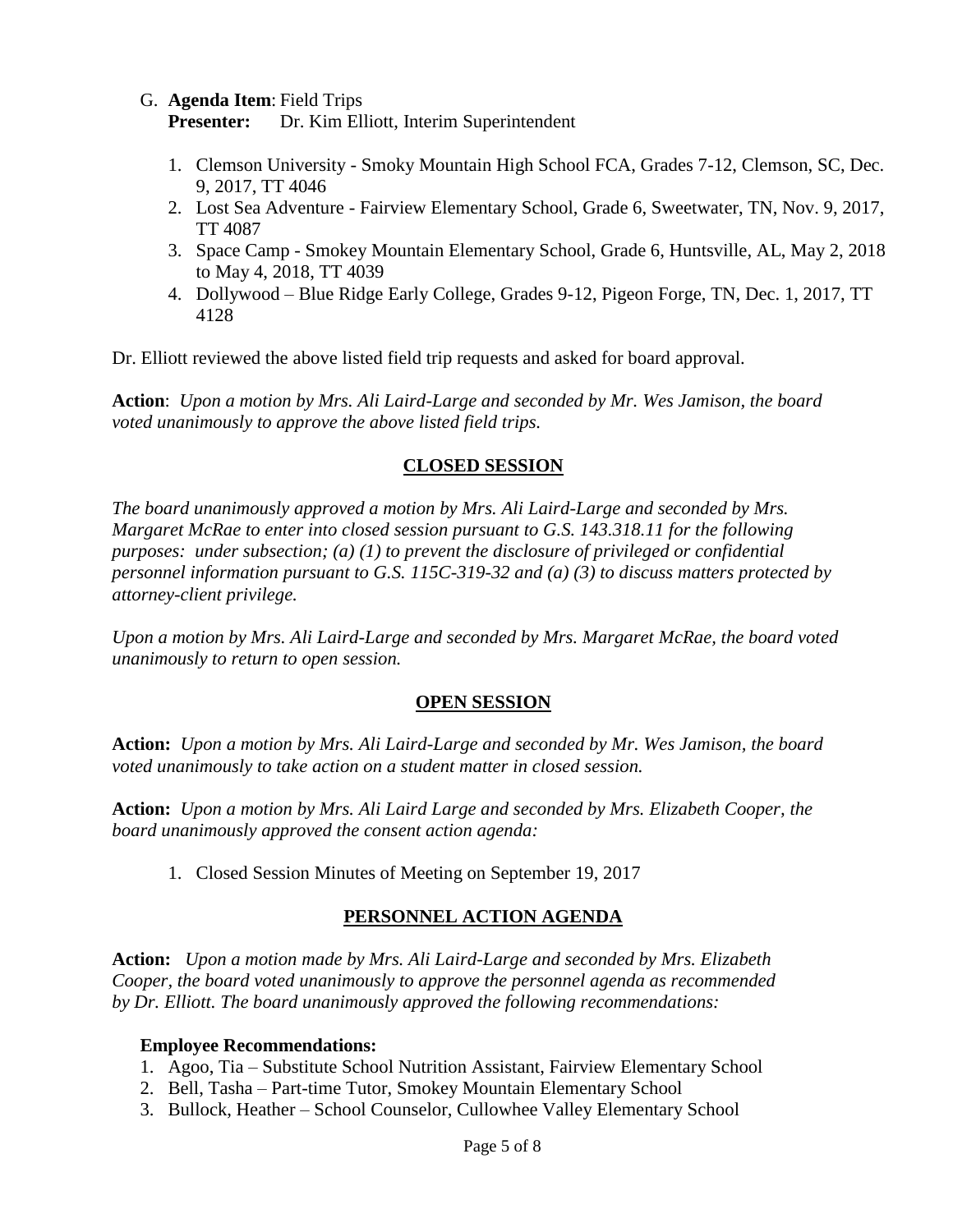- 4. Cope, Greg Carpenter, Maintenance Department Central Office
- 5. Debord, April Student Transportation Assistant, Smoky Mountain High School
- 6. Ensley, Roy Marching Band Instructor, Smoky Mountain High School
- 7. Hart, Noree Dudley Title One Tutor, Scotts Creek Elementary School
- 8. Green, George Electrician, Maintenance Department Central Office
- 9. Gunter, Shelbi Substitute School Nutrition Assistant, Cullowhee Valley Elementary School, Fairview Elementary School, Scotts Creek Elementary School, Smoky Mountain High School, Smokey Mountain Elementary School
- 10. Haigler, Melissa Student Transportation Assistant, Smoky Mountain High School
- 11. McCoy, William, Activity Bus Driver, School of Alternatives
- 12. Raymer, Kendall Marching Band Instructor, Smoky Mountain High School
- 13. Shook, Bridgett Substitute Bus Driver, Cullowhee Valley Elementary School
- 14. Whisnant, Crystal After School Assistant, Scotts Creek Elementary School
- 15. Wilson, Erik Teacher, Fairview Elementary School

### **Employee Resignations**:

- 1. Agoo, Tia School Nutrition Assistant, Fairview Elementary School
- 2. Beveridge, Andrew Custodian and Bus Driver, Scotts Creek Elementary School
- 3. Bruegger, Jodi Teacher, Fairview Elementary School
- 4. Moore, Lauren School Nutrition Assistant, Fairview Elementary School
- 5. Quinlan, Megan Teacher, Smokey Mountain Elementary School
- 6. Sims, Barbara After School Assistant and Summer Day Camp Director, Fairview Elementary School
- 7. Wheatley, Leann Data Manager, Fairview Elementary School

# **Employee Retirements:**

- 1. Cook, Judy Teacher Assistant, Smokey Mountain Elementary School
- 2. Crawford, Wayne Custodian, Smoky Mountain High School
- 3. Painter, Allen School Psychologist, School of Alternatives

# **Special Requests – Leave of Absence:**

- 1. Bell, Stephanie Teacher, Smokey Mountain Elementary School
- 2. Krause, Roxanne EC Teacher, Scotts Creek Elementary School

# **Staff, Non-Staff, and Returning Coach Recommendations:**

- 1. Addertion, Chandler Assistant Coach Men's Varsity Basketball, Smoky Mountain High School – Returning Staff
- 2. Ashe, Brandon Assistant Coach Basketball, Fairview Elementary School Returning Non-Staff
- 3. Batts, Staci Head Coach Cheer, Cullowhee Valley Elementary School Non-Staff
- 4. Bell, Tasha Head Coach Cheer, Smokey Mountain Elementary School Returning Non-Staff
- 5. Bishop, Kristian Head Coach Girls Basketball, Scotts Creek Elementary School Non-Staff
- 6. Brown, Erin Assistant Coach Cheer, Cullowhee Valley Elementary School Staff
- 7. Bumgarner, Mary Assistant Coach Cheer, Smokey Mountain Elementary School **Staff**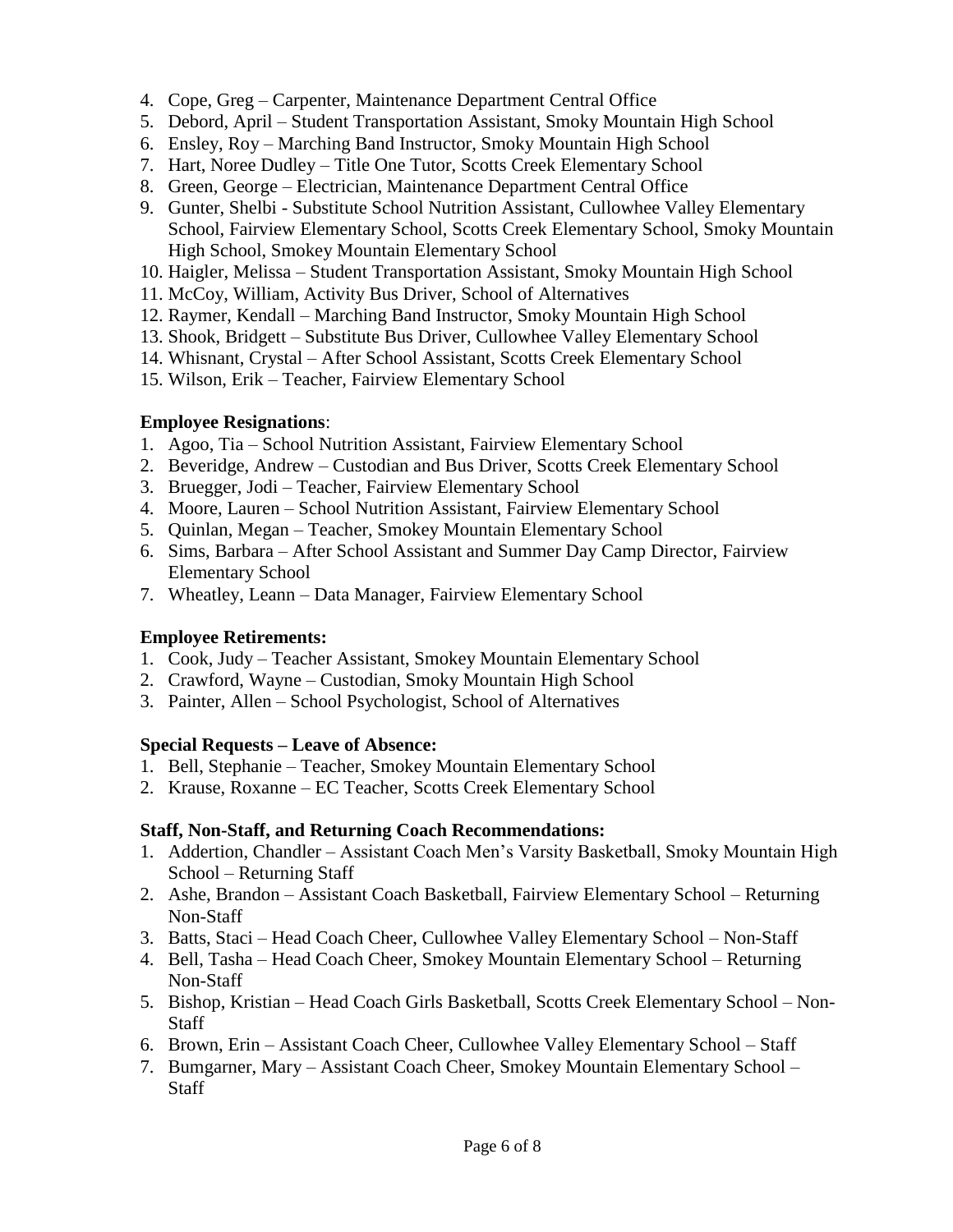- 8. Burton, Heather Assistant Coach Girls Basketball, Cullowhee Valley Elementary School – Non-Staff
- 9. Cody, Stephen Jeremy Head Coach Basketball, Fairview Elementary School Returning Non-Staff
- 10. Davis, Cory Assistant Coach Basketball, Cullowhee Valley Elementary School Non-**Staff**
- 11. Davis, Janet Head Coach Cheer, Scotts Creek Elementary School Returning Staff
- 12. Ellenburg, Jeremy Head Coach Varsity Baseball, Smoky Mountain High School Returning Staff
- 13. Extine, Jamie Head Coach Junior Varsity Baseball, Smoky Mountain High School Returning Staff
- 14. Gallardo, Chyan Assistant Coach Basketball, Fairview Elementary School Returning Non-Staff
- 15. Hawk, Derrick Assistant Coach Varsity Baseball, Smoky Mountain High School Returning Staff
- 16. Hubbard, Andrew Assistant Coach Boys Basketball, Scotts Creek Elementary School Non-Staff
- 17. Hyatt, Steven Assistant Coach Boys Basketball, Smokey Mountain Elementary School – Returning Non-Staff
- 18. Moore, Wanda Assistant Coach Cheer, Scotts Creek Elementary School Returning **Staff**
- 19. Parsons, Jonathan Assistant Coach Junior Varsity Women's Soccer, Smoky Mountain High School – Returning Staff
- 20. Ramos, Mike Head Coach Boys Basketball, Smokey Mountain Elementary School Returning Non-Staff
- 21. Parsons, Stephen Assistant Coach Varsity Women's Soccer, Smoky Mountain High School – Returning Staff
- 22. Sides, Libby Head Coach Junior Varsity Women's Soccer, Smoky Mountain High School – Returning Non-Staff
- 23. Sides, Mark Head Coach Varsity Women's Soccer, Smoky Mountain High School Returning Staff
- 24. Stanberry, Lynn- Head Coach Cheer, Fairview Elementary School Non-Staff
- 25. Stewart, Alec Head Coach Boys Basketball, Scotts Creek Elementary School Returning Non-Staff
- 26. Taylor, Mark Assistant Athletic Director Winter, Smoky Mountain High School Returning Staff
- 27. Taylor, Mark Assistant Athletic Director Spring, Smoky Mountain High School Returning Staff
- 28. Tuttle, Aaron Assistant Coach Junior Varsity Baseball, Smoky Mountain High School Returning Staff
- 29. Wilson, Tina Assistant Coach Cheer, Fairview Elementary School Non-Staff

# **ANNOUNCEMENTS**

**The next regularly scheduled business meeting of the Board of Education is November 21, 2017, at 6:00 p.m., at the Board of Education Administrative Offices, 398 Hospital Road, Sylva, North Carolina.**